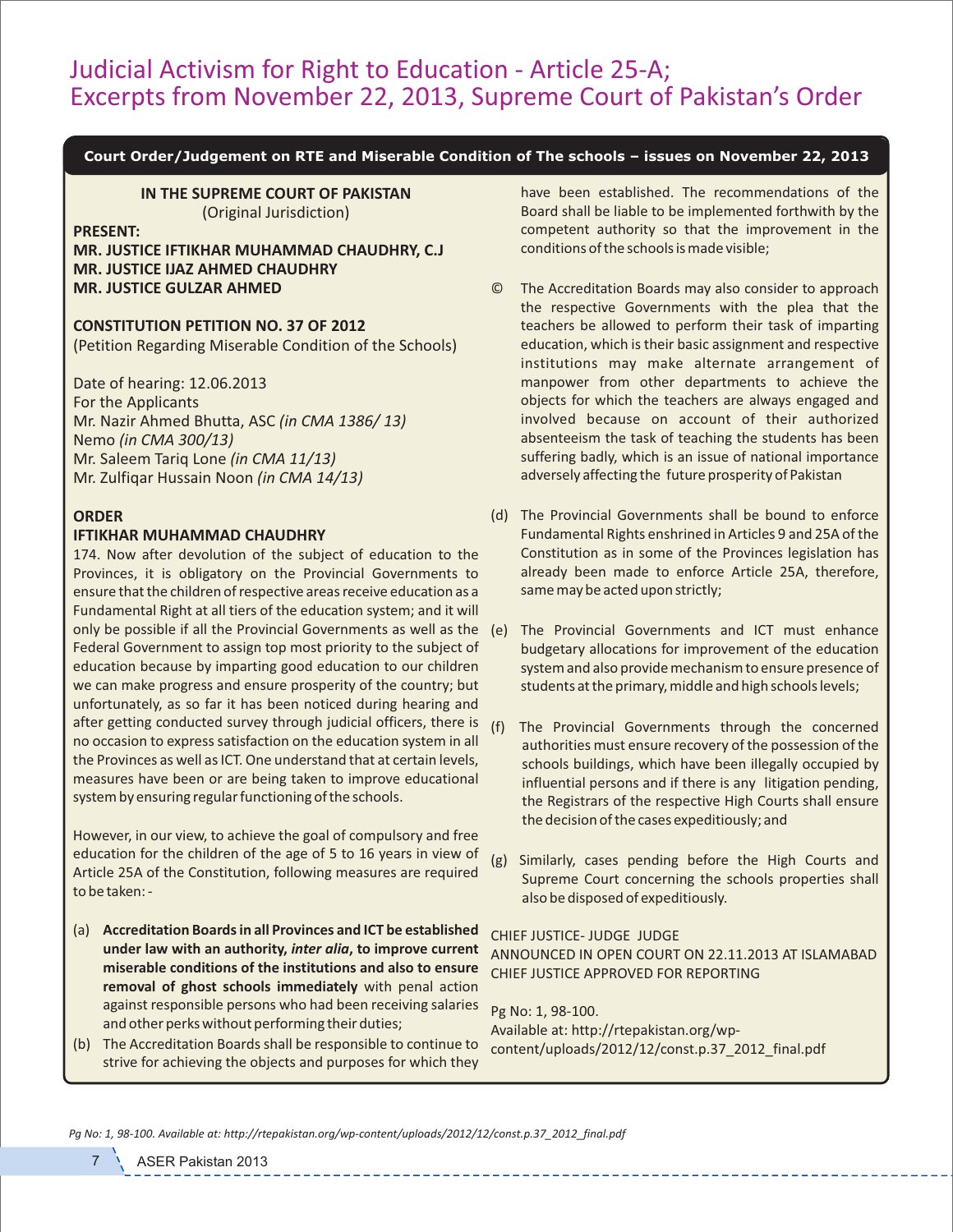# ASER and Right to Education ‐ Tracking Provisions for Fundamental Rights and Social Justice

## **Baela Raza Jamil**

Institute for Professional Learning (IPL) South Asian Forum for Education Development (SAFED) Idara‐e‐Taleem‐o‐Aagahi (ITA)

SER 2013 is a citizens' compendium for tracking<br>our journey towards the Right to Education (RTE)<br>as contained in Article 25 A and its provincial and<br>area enactments. The acts are in place for the Islamabad SER 2013 is a citizens' compendium for tracking our journey towards the Right to Education (RTE) as contained in Article 25 A and its provincial and Capital Territory (ICT) and Sindh; the draft rules are being developed for ICT whilst in Sindh these are yet to be discussed. Balochistan Compulsory and Free Education Ordinance 2013 was notified on March  $15<sup>th</sup>$ , 2013, with the Governor's assent but without the Assembly in session. Its validity is yet to be established; the provinces of Khyber Pakhtunkhwa and Punjab have yet to enact the legislation. The progress on implementation of 25 A is slow since it was added to the Constitution in April 2010 under the  $18<sup>m</sup>$ Amendment. To remind ourselves the Article 25‐A states "The State shall provide free and compulsory education to All children of the age of five to sixteen years in such a manner as may be determined by law".

This is a tall order; it means that the age defined includes pre‐ primary to grade 11 or higher secondary education. For a country that is still struggling with GER Early Childhood Education ( 91%), NER Primary (6‐10) at 68%, NER Middle(11‐13) at (38%) and NER Secondary(14‐15) at 25% (PSLMs 2011‐12) and with a GDP allocation hovering around 2%, RTE is still an elusive goal. The Sindh Right to Education Free and Compulsory Education Act 2013 provides for education beyond 16 years of age in order to ensure, "that a child so admitted to secondary education shall be entitled to free education till the completion of secondary education even after sixteen years". The constitutional provision of Article 25 A is our

| Legislation                                                                                                                                                                                         | Characteristics                         | Status                                                                                                                                |
|-----------------------------------------------------------------------------------------------------------------------------------------------------------------------------------------------------|-----------------------------------------|---------------------------------------------------------------------------------------------------------------------------------------|
| THE SINDH RIGHT OF<br><b>CHILDREN TO FREE</b><br><b>AND COMPLUSORY</b><br><b>EDUCATION ACT, 2013</b><br>Enacted March $6th$ , 2013                                                                  | 30 Articles<br>divided in 8<br>chapters | Not<br>implemented<br>Education<br><b>Advisory Council</b><br>not notified                                                            |
| <b>RIGHT TO FREE AND</b><br><b>COMPULSORY</b><br><b>EDUCATION ACT, 2012</b><br><b>EXTENDED TO</b><br><b>ISLAMABAD CAPITAL</b><br><b>TERRITORY</b><br><b>Enacted on December</b><br>$19^{th}$ , 2012 | 29 Articles                             | Partial<br>Implementation<br>in Govt. Schools<br>and Rules being<br>finalized<br>Education<br><b>Advisory Council</b><br>not notified |

best hedge to ensure that this takes place and for citizens to claim that right with evidence drawn from reports such as ASER: (www.asperpakistan.org) that is well aligned to the age group focused on learning and also from the Pakistan Bureau of Statistics (PBS) household survey viz., Pakistan Social Living Standards Measurement (PLSM) survey (www.pbs.gov.pk) undertaken annually.

The ASER 2013 findings track several dimensions of the RTE Acts for ICT and Sindh. Both legislations have many common features as the former was enacted prior to Sindh. Some of the findings are presented below aligned to RTE provisions.

Chapter III Articles 7.4 in the Sindh Act and Article 3.3 in ICT Act both have the following all embracing provisions

### It is obligation of the Government to

- a) Provide free education to every child;
- b) Ensure compulsory admission and attendance to complete school education;
- c) Ensure that the disadvantaged child is not discriminated against and prevented from, on any grounds whatsoever for pursuing and completing education;
- d) Provide infrastructure including standard school building, playgrounds, and laboratories, teaching learning material and teaching staff;
- e) Monitor functioning of schools within its jurisdiction;
- f) Decide the academic calendar;
- g) Provide all training facilities for teachers and students;
- h) Ensure good quality education confirming to the prescribed standard and norms;
- i) Ensure timely prescribing of curriculum and courses of studies for education;
- j) Ensure enabling learning environment for better teaching learning in schools.

(www.rtepakistan.org)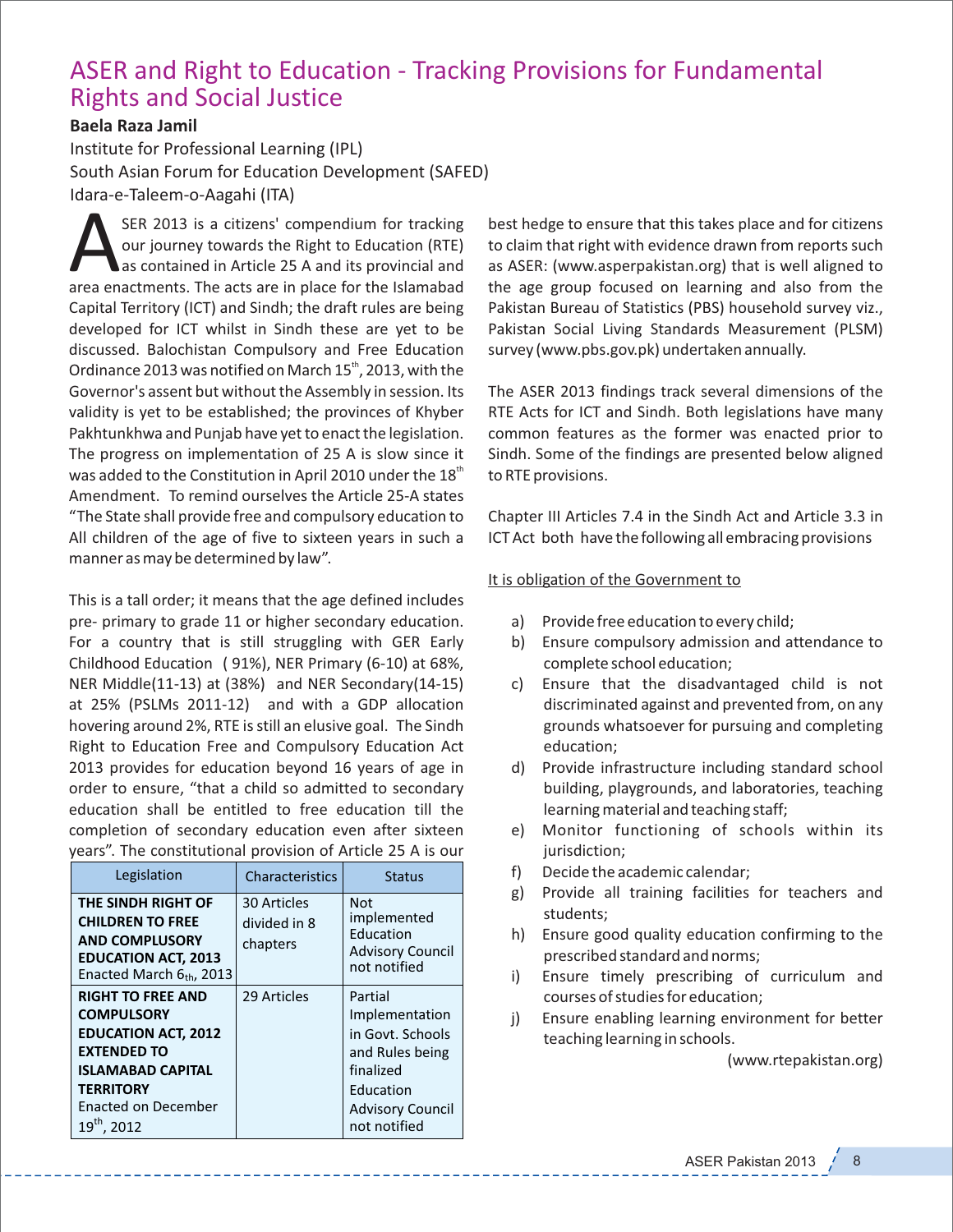| RTE ICT 2012 & Sindh 2013                                                                                                                                                                                                                                                                                                                                                        | <b>RTE Tracked under ASER 2013</b>                                                                                                                                                                                                                                                                                  |  |  |
|----------------------------------------------------------------------------------------------------------------------------------------------------------------------------------------------------------------------------------------------------------------------------------------------------------------------------------------------------------------------------------|---------------------------------------------------------------------------------------------------------------------------------------------------------------------------------------------------------------------------------------------------------------------------------------------------------------------|--|--|
| <b>Number of Surveyed Locations and Schools</b>                                                                                                                                                                                                                                                                                                                                  |                                                                                                                                                                                                                                                                                                                     |  |  |
| RTE extends to ALL children of Pakistan 5-16 years of<br>age                                                                                                                                                                                                                                                                                                                     | ASER Rural: Villages surveyed = 4112<br>Govt. Schools found<br>$= 3959$<br>Private schools<br>$= 1694$<br>In Balochistan 839 villages surveyed but only 724 with<br>govt. schools (115 villages without govt. schools)                                                                                              |  |  |
| OOSC (Out of school children) 5-16 years of Age                                                                                                                                                                                                                                                                                                                                  |                                                                                                                                                                                                                                                                                                                     |  |  |
| Article: 3. Right of Child to free education Every child<br>of the age of five to sixteen years regardless of sex<br>and race shall have a fundamental right to free and<br>compulsory education in neighborhood school till<br>completion of secondary education;<br>"Child in both acts means a child including a child<br>with special education needs, male or female of the | 21% children 6-16 out of school, a 2% improvement from<br>2012 when it was recorded as 23% children 6-16 out of<br>school.<br>For 5 year old children the comparable data is 33% out of<br>school and 67% enrolled, an improvement of 5% from<br>previous year 2012 when 38% 5 year olds were not in any<br>school. |  |  |
| age five to sixteen year of age"<br>Article: 4.S pecial Provision for education where a<br>child has not been admitted in any school or though<br>admitted could not complete his education, then he<br>shall be admitted in an appropriate class in a formal<br>or non-formal school.                                                                                           | ASER 2013 reveals enrollment by grade, whilst 16% of the<br>total enrolled are in grade 1, 15% by grade 2 and only 4%<br>of the total enrolled are in grade 10- an unstable<br>declining trend from primary to post primary levels<br>ASER 2013 has not tracked disability                                          |  |  |
| <b>Pre Schooling</b>                                                                                                                                                                                                                                                                                                                                                             |                                                                                                                                                                                                                                                                                                                     |  |  |
| Article: 9. Appropriate government to provide pre-<br>schooling education. The appropriate government<br>may make necessary arrangements for providing<br>free pre-school education and early childhood care<br>for the children above the age of three years until<br>they join the school for education.                                                                       | 59% children not attending any school in early years<br>schooling (Pre-Schooling)<br>Overall 3-5 year old enrolment (41%) has improved by 3%<br>as compare to 2012<br>For 5 years old age enrolment (67%) has improved by 5%<br>as compared to 2012                                                                 |  |  |
| <b>Quality - Learning</b>                                                                                                                                                                                                                                                                                                                                                        |                                                                                                                                                                                                                                                                                                                     |  |  |
| Under Articles 6 and 4 in respectively there are<br>many provisions on quality as an obligation of the<br>Government and similarly under -<br>Article: 18. Duties of Teachers                                                                                                                                                                                                    | ASER's core task is tracking children's learning for<br>Urdu/Mother tongue; English and Arithmetic up tograde<br>2 level competencies for 5-16 year olds. In fact it tracks<br>minimum learning levels.                                                                                                             |  |  |
| (1). A teacher shall perform the following duties,<br>namely:-<br>(c) assess the learning abilities of every child and<br>supplement additional instructions, if any is<br>required;                                                                                                                                                                                             | <b>ASER 2013 National results</b><br>Urdu/Sindhi Pashto: Overall 51% children in class 5 will<br>graduate without class 2 level competencies in<br>Urdu/Sindhi/Pashto,                                                                                                                                              |  |  |
| (d) all round development of child<br>(e) Building up child's knowledge. potentiality and<br>talent;                                                                                                                                                                                                                                                                             | English: 57% of class 5 children could not read sentences<br>(class 2 level)                                                                                                                                                                                                                                        |  |  |
| (f) adopt learning through activities, discovery and<br>exploration in a child friendly and child - centered<br>manner;                                                                                                                                                                                                                                                          | Arithmetic. 57% class 5 children cannot do two-digit<br>division.<br>Learning levels remain poor and have deteriorated as<br>compared to 2012.                                                                                                                                                                      |  |  |

 $\frac{1}{2} \frac{1}{2} \frac{1}{2} \frac{1}{2} \frac{1}{2} \frac{1}{2} \frac{1}{2} \frac{1}{2} \frac{1}{2} \frac{1}{2} \frac{1}{2} \frac{1}{2} \frac{1}{2} \frac{1}{2} \frac{1}{2} \frac{1}{2} \frac{1}{2} \frac{1}{2} \frac{1}{2} \frac{1}{2} \frac{1}{2} \frac{1}{2} \frac{1}{2} \frac{1}{2} \frac{1}{2} \frac{1}{2} \frac{1}{2} \frac{1}{2} \frac{1}{2} \frac{1}{2} \frac{1}{2} \frac{$ 

-------

 $\overline{\phantom{0}}$